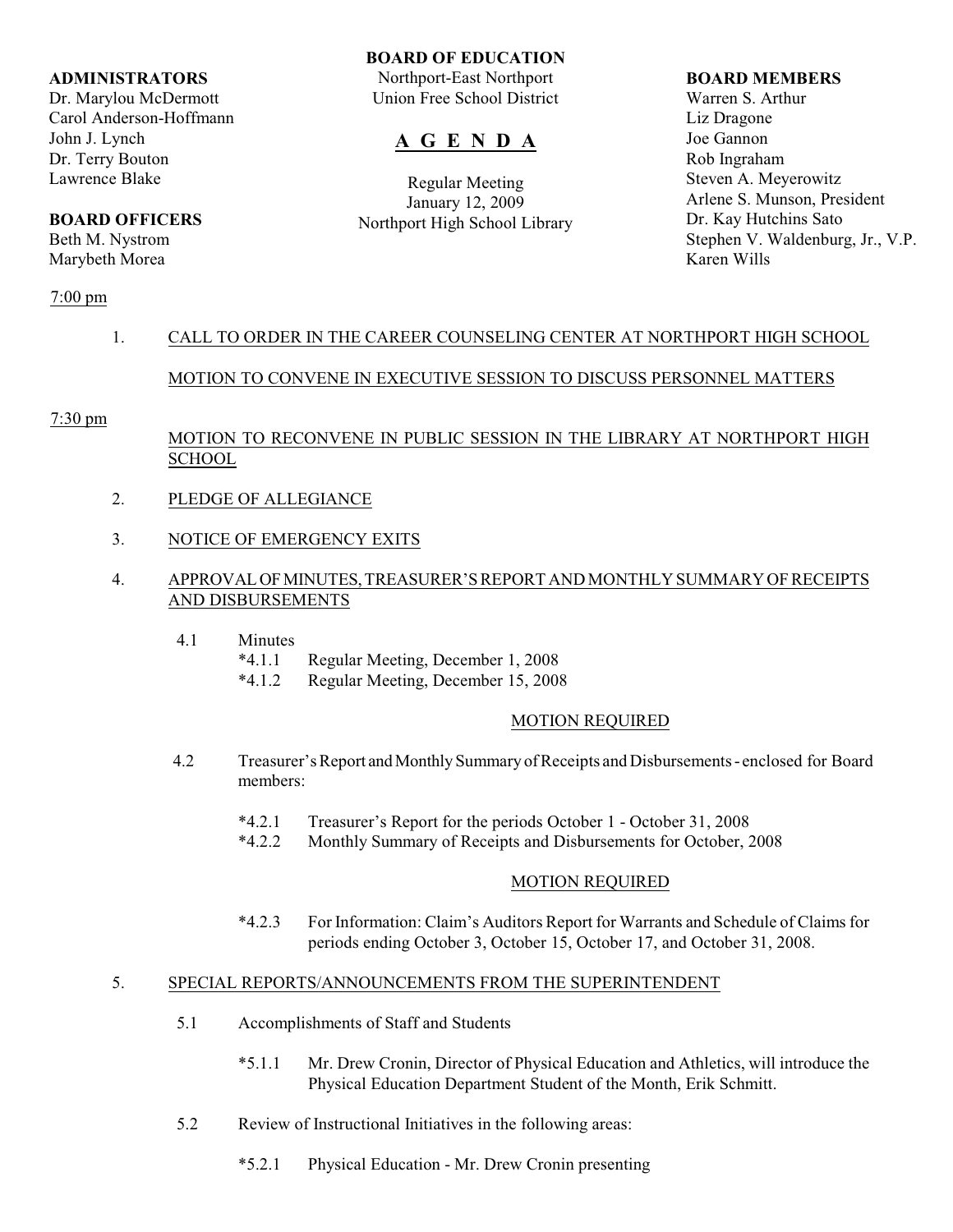- \*5.2.2 Social Studies Mr. Andrew Manzo presenting
- 5.3 Budget Discussions 2009-2010
	- \*5.3.1 Recommendation to receive the Superintendent's Financial Projections for 2009- 2010

#### MOTION REQUIRED

\*5.4 For Information: Upcoming Meetings

#### 6. COMMUNICATIONS

*Please Note: This is the opportunity for persons who had written letters to the Board to speak to the Board regarding the issues raised in their communications. Speakers are asked to keep their comments brief, and to speak for no longer than 5 minutes.*

There are no letters of communication.

#### 7. PUBLIC PARTICIPATION

*Please Note: Community members are invited to share their questions, comments, or concerns with the school board. When speaking, citizens should state their name and address for the record and limit their presentation to 5 minutes. Where possible, the board will answer factual questions immediately. A written response may be provided when information is not available. If a response would involve discussion of board policy or decisions which might be of interest to citizens not present at the meeting, the board may place the item on a future meeting agenda*.

#### 8. SUPERINTENDENT'S REPORT, GENERAL - FOR BOARD ACTION

8.1 Recommendation to approve the following Personnel Schedules:

| $*8.1.1$ | Schedule A           | $\sim$ 100 $\mu$                                     | Certified Staff                |
|----------|----------------------|------------------------------------------------------|--------------------------------|
| $*8.1.2$ | Schedule B           | $\sim 1000$ m $^{-1}$                                | Non-Instructional Staff        |
| $*8.1.3$ | Schedule D           | $\alpha$ , $\alpha$ , $\alpha$ , $\alpha$ , $\alpha$ | Extra Pay                      |
| $*8.1.4$ | Schedule J           | $\omega_{\rm{max}}$                                  | Committee on Special Education |
| $*8.1.5$ | Schedule L - PDC UTN |                                                      |                                |

#### MOTION REQUIRED

- 8.2 Budget Vote & Election of Trustees, 2009
	- \*8.2.1 Recommendation to adopt the 2009-2010 Schedule of Voting Details

## MOTION REQUIRED

8.2.2 Recommendation to appoint the following members to the Board of Registry to serve for thirty days following the Annual Vote and Election on May 19, 2009:

| Fifth Avenue     |        | Lillian Buergers, Clara Pryor   |
|------------------|--------|---------------------------------|
| Dickinson Avenue | $\sim$ | Maritza Dornheim, Gloria Sarser |
| Laurel Avenue    |        | James Mahoney, Pearl Gostkowski |

#### MOTION REQUIRED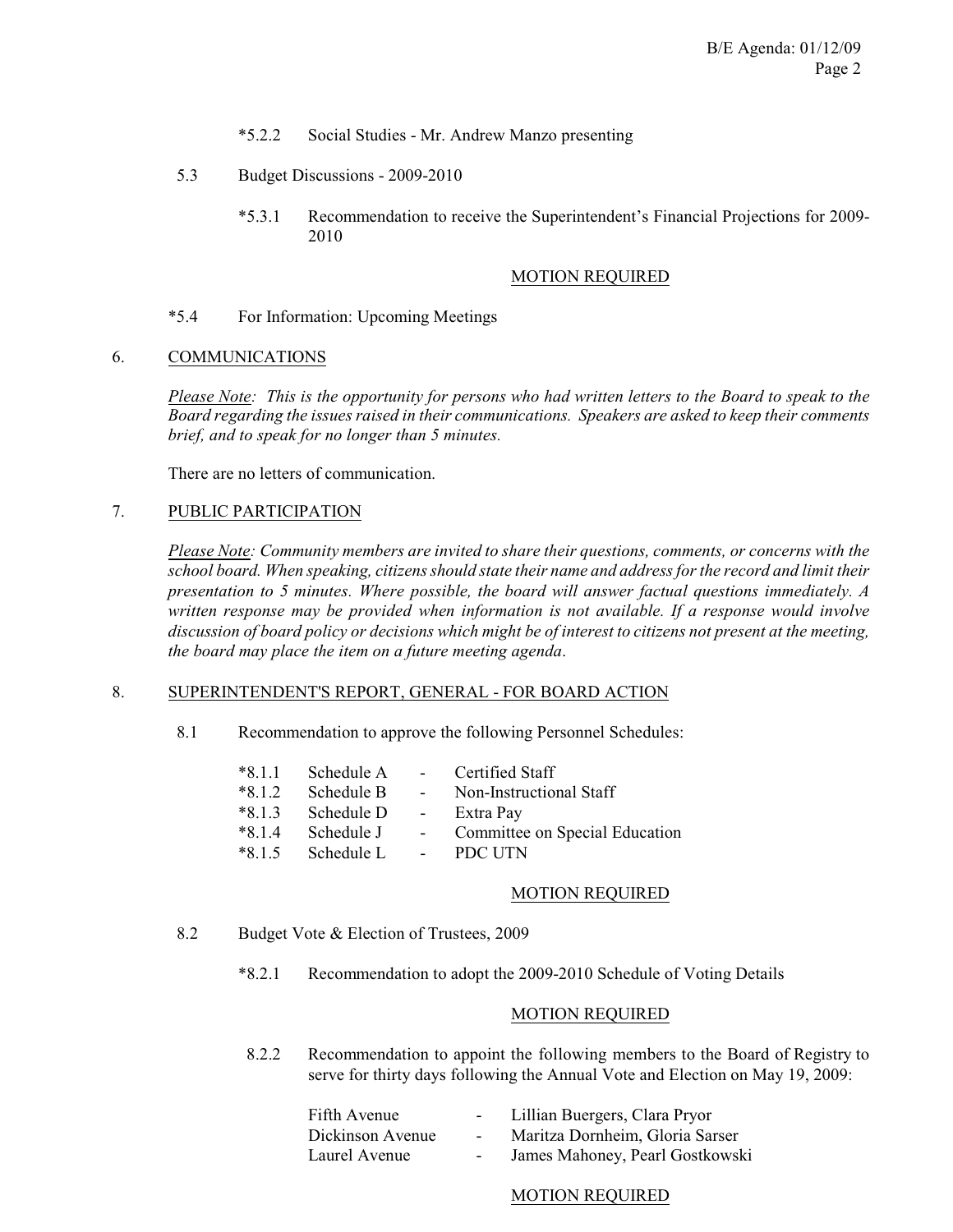- 8.3 Recommendation to receive for a second reading and adoption the following policy:
	- \*8.3.1 Policy #9510.3, *"Conditions of Employment for Non-Instructional Confidential Clerical Employees"*

## MOTION REQUIRED

8.4 Recommendation to receive for a first reading the following textbook:

| 8.4.1 | Pre-Algebra             | Pre-Algebra 7 |  |
|-------|-------------------------|---------------|--|
|       | Ron Larson, etal.       | Grade 7       |  |
|       | McDougall-Littell, 2008 |               |  |

# MOTION REQUIRED

## 9. SUPERINTENDENT'S REPORT, FINANCIAL - FOR BOARD ACTION

\*9.1 Recommendation to take specified action on the following BIDS:

#### EDUCATIONAL

\*9.1.1 Award - Engineering & Biomedical Supplies and Equipment

#### BUILDINGS AND GROUNDS

\*9.1.2 Award - Hardware and Automotive Parts and Service

#### MOTION REQUIRED

- 9.2 Recommendation to approve the following change order:
	- \*9.2.1 Change Order No. 001, Laurel Avenue School, SED No. 58-04-04-03-0-006-018, decrease in the amount of \$7,033.00

## MOTION REQUIRED

\*9.3 Recommendation to approve the attached 2008-2009 Special Education Services Contract between Northport-East Northport Union Free School District and Oyster Bay East Norwich Central School District - enclosed for Board members.

## MOTION REQUIRED

\*9.4 Recommendation to approve the attached 2008-2009 Special Education Services Contract between Northport-East Northport Union Free School District and Brentwood Union Free School District - enclosed for Board members.

## MOTION REQUIRED

\*9.5 Recommendation to approve the attached Special Education Services Contract between Northport-East Northport Union Free School District and Developmental Disabilities Institute - enclosed for Board members.

#### MOTION REQUIRED